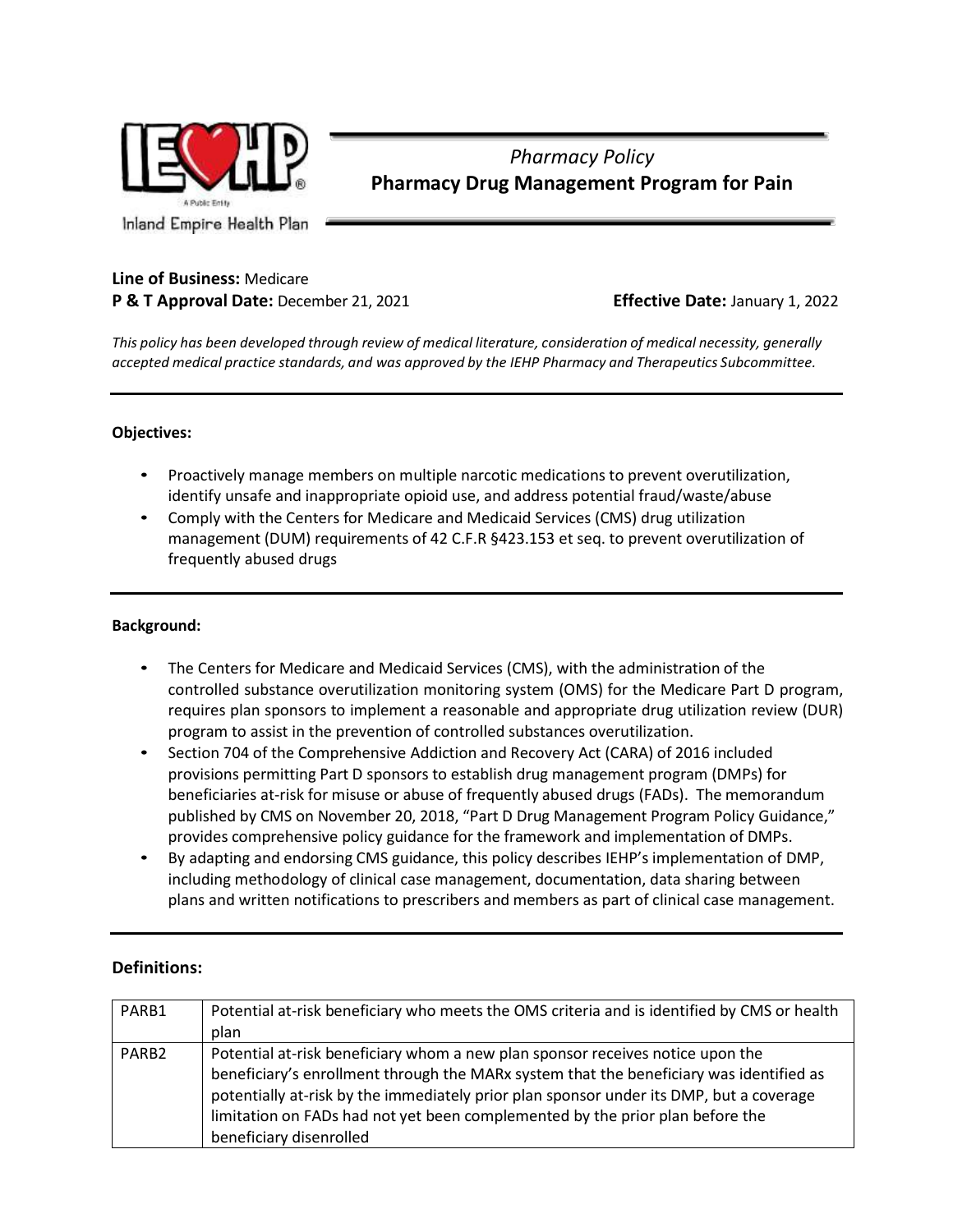| ARB1             | At-risk beneficiary who meets the OMS criteria, is not exempted from DMP, an dis           |  |  |
|------------------|--------------------------------------------------------------------------------------------|--|--|
|                  | identified to be at-risk by Part D plan sponsor under DMP, or who was identified as an ARB |  |  |
|                  | by the beneficiary's prior Part D plan under its DMP and such identification had not been  |  |  |
|                  | terminated before disenrollment                                                            |  |  |
| ARB <sub>2</sub> | At-risk beneficiary whom a new plan sponsor receives notice upon the beneficiary's         |  |  |
|                  | enrollment through MARx that the beneficiary was identified as at-risk by the immediately  |  |  |
|                  | prior plan sponsor under its DMP and a coverage limitation on FADs had been                |  |  |
|                  | implemented by the prior plan before the beneficiary disenrolled                           |  |  |

# **Policy and Procedures:**

# **I. Medicare Drug Management Program (DMP)**

- 1. **Identify Potential At-Risk Beneficiaries (PARBs) and At-Risk Beneficiaries (ARBs)**
	- a. Apply the minimum OMS criteria to internally identified member cases (see below OMS criteria):
		- Morphine Milligram Equivalent (MME) > 90mg for any duration during the most recent 6 months and utilizing either of the following for narcotic medications:
			- o More than 3 prescribers and more than 3 pharmacies; OR
			- o More than 5 prescribers
	- b. Report of suspicious fraudulent activities of controlled substance
	- c. CMS Opioid Monitoring System (OMS): Quarterly report of PARBs identified by CMS for potential opioid overutilization
	- d. Prior Sponsor Health Plan Identified PARB2 or ARB2: Transaction Reply Code of TRC 376 (New Enrollee CARA Status Notification) from the Daily Transaction Reply Report (DTRR) when PARB2/ARB2 is enrolled to IEHP
	- e. The following Members are exempted from this review:
		- i. Receiving treatment for active cancer-related pain
		- ii. Receiving hospice care or receiving non-hospice palliative or end-of-life care
		- iii. Residing in a long-term care facility
	- f. Drugs considered as Frequently Abused Drugs (FADs):
		- i. Opioids [except buprenorphine for medication-assisted treatment (MAT) and injectables]
		- ii. Benzodiazepines: Although the OMS criteria only consider opioid use, DMP evaluates the presence of concurrent benzodiazepine use

# 2. **Conduct Clinical Review:**

- a. Credentials of Clinical Staff for Drug Management Program (DMP)
	- i. Licensed pharmacy technicians Clinical Pharmacy Program Specialist (PPS), Pharmacy Coordinator (PC)
	- ii. Licensed registered pharmacist– Clinical Pharmacist (RPH)
- b. Information gathering process:
	- i. Clinical Pharmacy Program Specialists (PPS) and/or Pharmacy Coordinator (PC) conduct initial review by obtaining drug claim records
	- ii. Clinical Pharmacists provide CURES reports
	- iii. PPS/PC complete pain evaluation template and provide preliminary recommendation: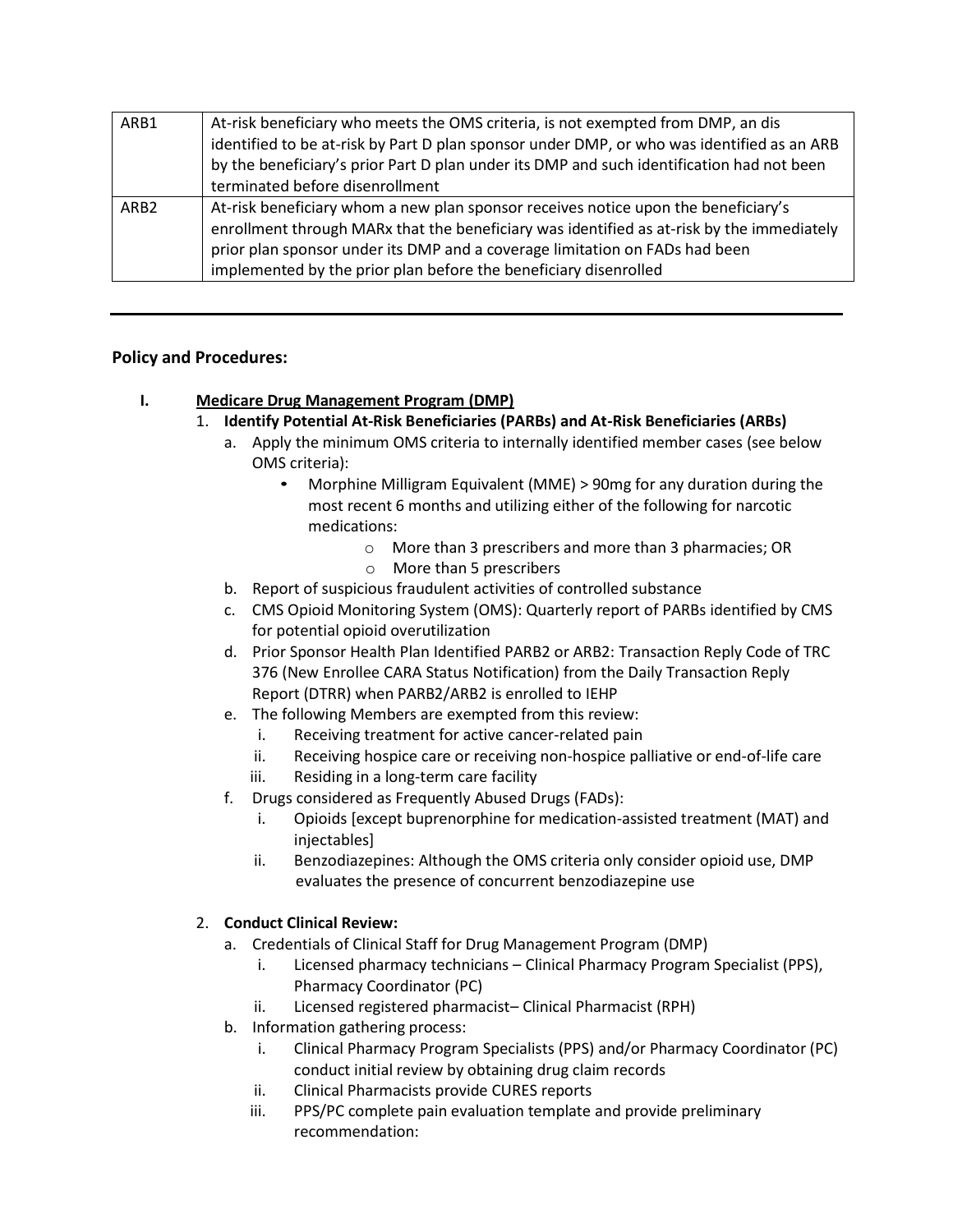- Presence of suspected drug seeking behavior (DSB), overutilization issues, and/or inadequately managed pain
- Assess the need to discuss with Provider about implementing a beneficiary-specific point of sale edit, or restricted authorization (RA)
- Assess the need to make referrals to Compliance (if suspected fraudulent activity identified), and/or Case Management nursing team (for additional care coordination)
- iv. PPS/PC to consult clinical pharmacist for possible exemption from case management if all of the following are met:
	- A Member was identified as potentially at-risk (PARB2) or at-risk (ARB2) by his or her most recent prior plan
	- Case management information from the previous sponsor is still clinically adequate and up to date
- v. Clinical Pharmacist's secondary review:
	- Review PPS/PC recommendation and summary of research
	- Make decision to contact Providers for overutilization issues, option of RA, referrals to Compliance, and/or Care Management nursing team

# 3. **Perform Case Management:**

- a. Provider notification:
	- i. At least 3 attempts to speak to and provide written inquiries to Provider with CMS pre-approved letter template
	- ii. Include in the written information the Member's actual total utilization of opioids and/or benzodiazepines
	- iii. Present findings to Provider and elicit information and opinions from the Provider including:
		- Whether the Member is an exempted Member
		- Whether the prescribed medications are appropriate, medically necessary, and safe for the Member's medical conditions
		- Any other relevant treatment factors
		- Agreement, if necessary, as to whether a limitation on the Member's access to coverage of FADs (e.g., restricted authorization) is warranted for the safety of the Member
		- Discuss with Provider option of pain management referral, and/or schedule a follow-up appointment with Member
- b. Provider education when deemed necessary for prescriber and/or dispensing pharmacy provider:
	- i. Epidemic of opioid overutilization crisis
	- ii. CDC Guideline for Prescribing Opioids for Chronic Pain
	- iii. Physician role in DMPs in reducing overutilization of FADs
	- iv. Encouragement of prescribers to perform, or refer their patient for, a comprehensive substance abuse disorder screening and/or assessment, and if indicated, refer their patient for follow-up treatment with a pain specialist or addiction treatment provider
	- v. Importance of routine CUREs review
- c. Providers who do not respond to Case Management:
	- i. Conduct at least 3 outreach attempts to contact Provider over 10 business days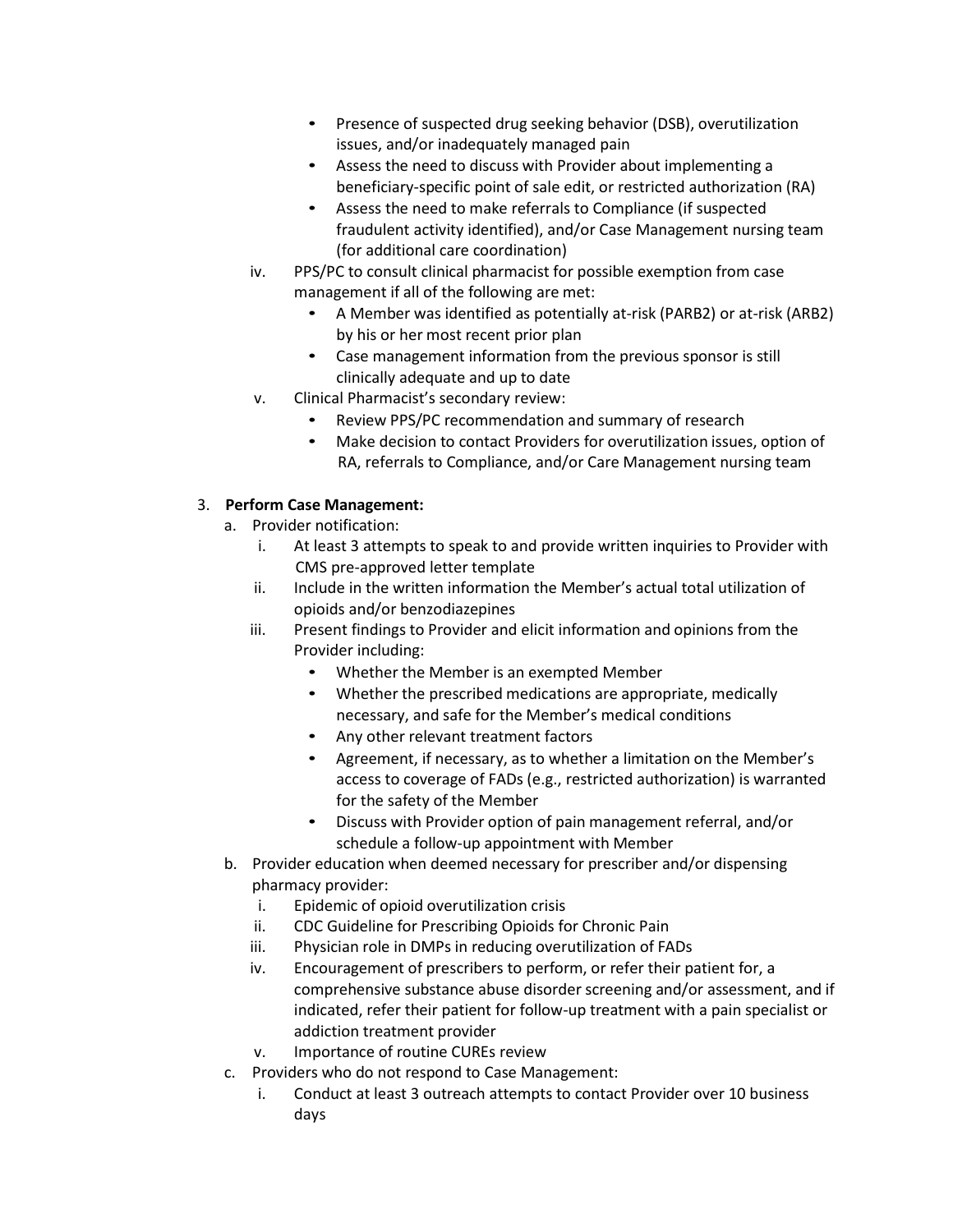# 4. **Member Notification:**

- a. After completion of case management, if a Provider verifies that the Member is atrisk and agrees that the Member's access to coverage for FADs should be limited, the Member needs to be notified prior to the placement of a restricted authorization (RA).
- b. After Provider's verification that the Member is at-risk, provide Member a written *Initial Notice* with CMS pre-approved letter template and allow a 30-day time period for the Member's response.
- c. If the Member was determined at-risk for abuse or misuse of FADs and coverage limitation was deemed necessary, PPS/PC to send a *Second Notice* (CMS preapproved letter template) to the Member as soon as possible after the end of the Member's 30-day response period but no later than 60 days from the date of the *Initial Notice*.
- d. After providing an *Initial Notice* to a Member, if it was determined that the Member was not an at-risk Member, PPS/PC must provide an *Alternate Second Notice* (CMS pre-approved letter template) to the Member as soon as possible after the end of the Member's 30-day response period but no later than 60 days after the date of the *Initial Notice*.
- e. PPS/PC may forgo providing the *Initial Notice* and may immediately provide a *Second Notice* to an ARB2 identified by previous sponsor, if the case management decision is to implement an RA that is the same as the one that was implemented by the previous sponsor.
- f. PPS/PC must provide a copy of the *Initial Notice* and *Second Notice* or *Alternative Second Notice* to Member's prescribers of FADs for patient treatment purpose.

# 5. **Implement Limitation on An ARB's Access to Coverage for FADs:**

- a. Beneficiary-specific POS Claim Edit, also known as Restricted Authorization (RA), at the highest dosage a prescriber asserts is medically necessary
- b. PPS/PC must submit coverage limitation information to MARx (see Section 7.c for details)

# 6. **Effective and Termination Dates and Extensions of Identification as an ARB**

- a. Effective date of a coverage limitation (i.e., RA) implemented is the date of the *Second Notice*
- b. Termination date is the earliest date of the following:
	- i. The date the Member demonstrates that he or she is no longer likely to be at risk for abuse or misuse of FADs without the limitation through a subsequent determination, including but not limited to, a successful appeal; or
	- ii. The date that is the end of:
		- The 1-year period calculated from the effective date of the limitation, unless the limitation is extended, or
		- The date that is the end of a 2-year period calculated from the effective date of limitation, if the limitation was extended
- c. In order to extend a coverage limitation, PPS/PC/RPH must do the following:
	- i. Determine at the end of the 1-year limitation period that there is a clinical basis to extend the limitation
	- ii. Assessment includes a review of claims records, CURES and any relevant information provided by pharmacy and/or Provider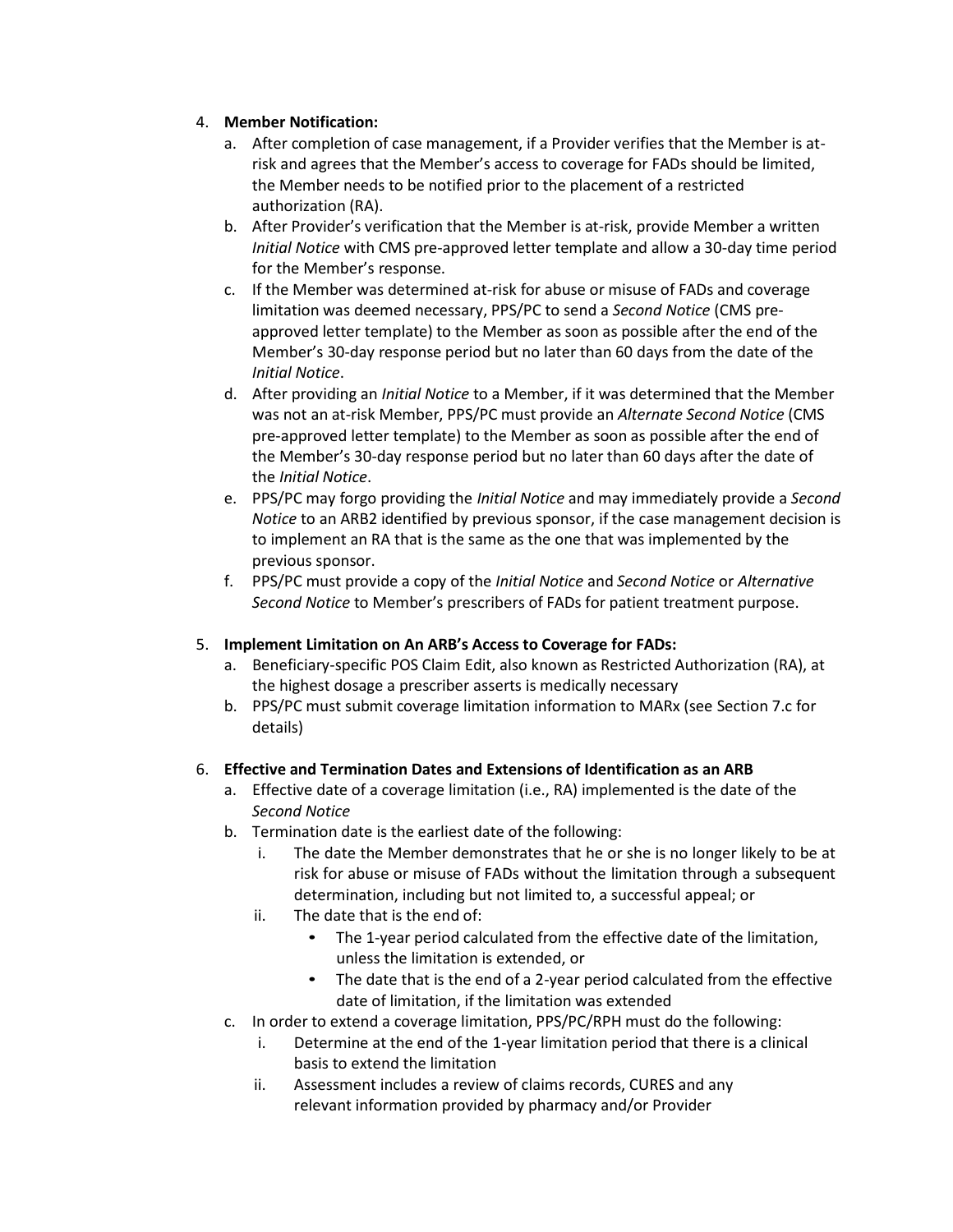- iii. Obtain the agreement of a Provider of FADs for the ARB that the limitation should be extended, except the following:
	- If no Provider was responsive after 3 attempts within 10 business days, provide another Second Notice to ARB

# 7. **Data Disclosure and Submission**

- a. Data received from OMS and MARx
	- i. OMS provides a list of identified PARB on a quarterly basis
	- ii. MARx provides PARB/ARBs identified by previous sponsor plans through DTRR
- b. Data to be submitted to CMS
	- i. Submit CMS case management status for each PARB identified through OMS within 30 days of receiving an OMS report
	- ii. Submit CMS case management status for each PARB identified through SPI within 30 days from the date of the most recent OMS report
	- iii. Submit CMS case management status for each PARB/ARB identified through the transaction reply code of TRC 376 from DTRR within 30 days from the date of the most recent OMS report
- c. Data to be submitted to Marx
	- i. Must submit coverage limitation information to MARx as soon as possible but no later than 7 days from the:
		- Date of the Initial Notice to a PARB: Notification start-date
		- Date of the Second Notice to an ARB: Implementation start-date (i.e. effective date)
		- Date that the sponsor terminates a PARB status or an ARB's coverage limitation for the FADs before the original termination date: Notification end-date or implementation end-date
- d. PPS/PC report to Compliance when:
	- i. Fraudulent activities are involved
	- ii. RA is determined necessary
- e. Information Transfer to another Health Plan Sponsor
	- i. Provide case management information to the gaining health plan sponsor as soon as possible but no later than 2 weeks from the gaining sponsor's request

# 8. **Case Management Documentation**

- a. Paid claims record and summary
- b. CURES report
- c. Pain evaluation summary
- d. Documentation of communications with Providers and pharmacies, number of attempts, results of communication, date of written inquiries sent to Providers, Compliance notification, date of RA implementation, date of Member letter sent, and date of Case Management (CM) referral
- e. Copy of written inquiries or notifications sent to Providers or Pharmacies
- f. Copy of letters sent to Member

# 9. **Care Management/Behavioral Health Nursing Team Referral**

a. PPS/PC to submit a request to CM team when Providers agree that Member will benefit from specialist referral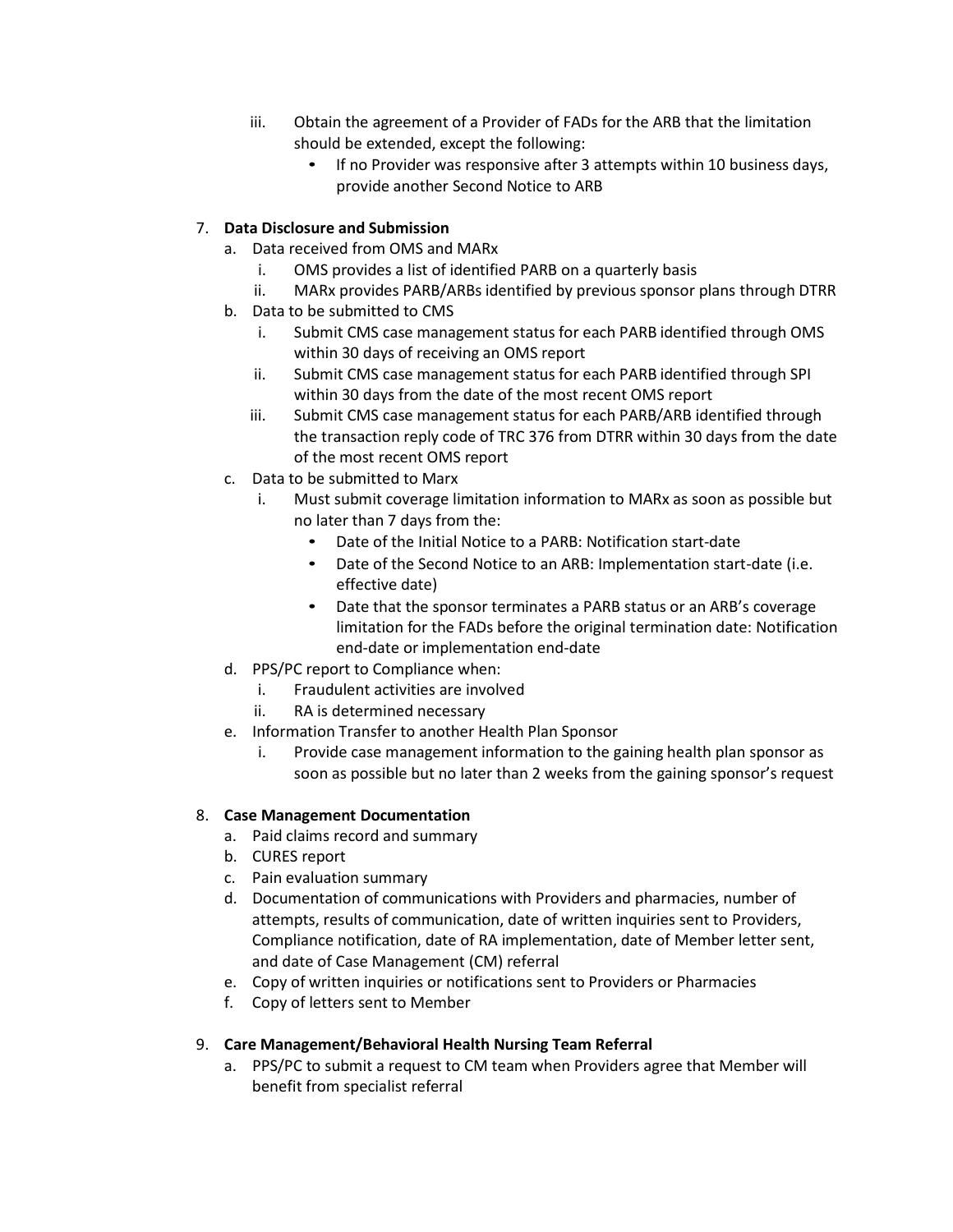#### **References:**

- 1. Part D Drug Management Program Policy Guidance. November 20, 2018. Available at: [https://www.cms.gov/Medicare/Prescription-Drug-](https://www.cms.gov/Medicare/Prescription-Drug-Coverage/PrescriptionDrugCovContra/Downloads/2019-Part-D-Drug-Management-Program-Policy-Guidance-Memo-November-20-2018-.pdf)[Coverage/PrescriptionDrugCovContra/Downloads/2019-Part-D-Drug-Management-Program-Policy-](https://www.cms.gov/Medicare/Prescription-Drug-Coverage/PrescriptionDrugCovContra/Downloads/2019-Part-D-Drug-Management-Program-Policy-Guidance-Memo-November-20-2018-.pdf)[Guidance-Memo-November-20-2018-.pdf](https://www.cms.gov/Medicare/Prescription-Drug-Coverage/PrescriptionDrugCovContra/Downloads/2019-Part-D-Drug-Management-Program-Policy-Guidance-Memo-November-20-2018-.pdf)
- 2. State Guidance for Implementation of Medicaid Drug Utilization Review (DUR) Provisions included in Section 1004 of the Substance Use-Disorder Prevention that Promotes Opioid Recovery and Treatment for Patients and Communities Act (P.L. 115-271). August 5, 2019. Available at: <https://www.medicaid.gov/federal-policy-guidance/downloads/cib080519-1004.pdf>